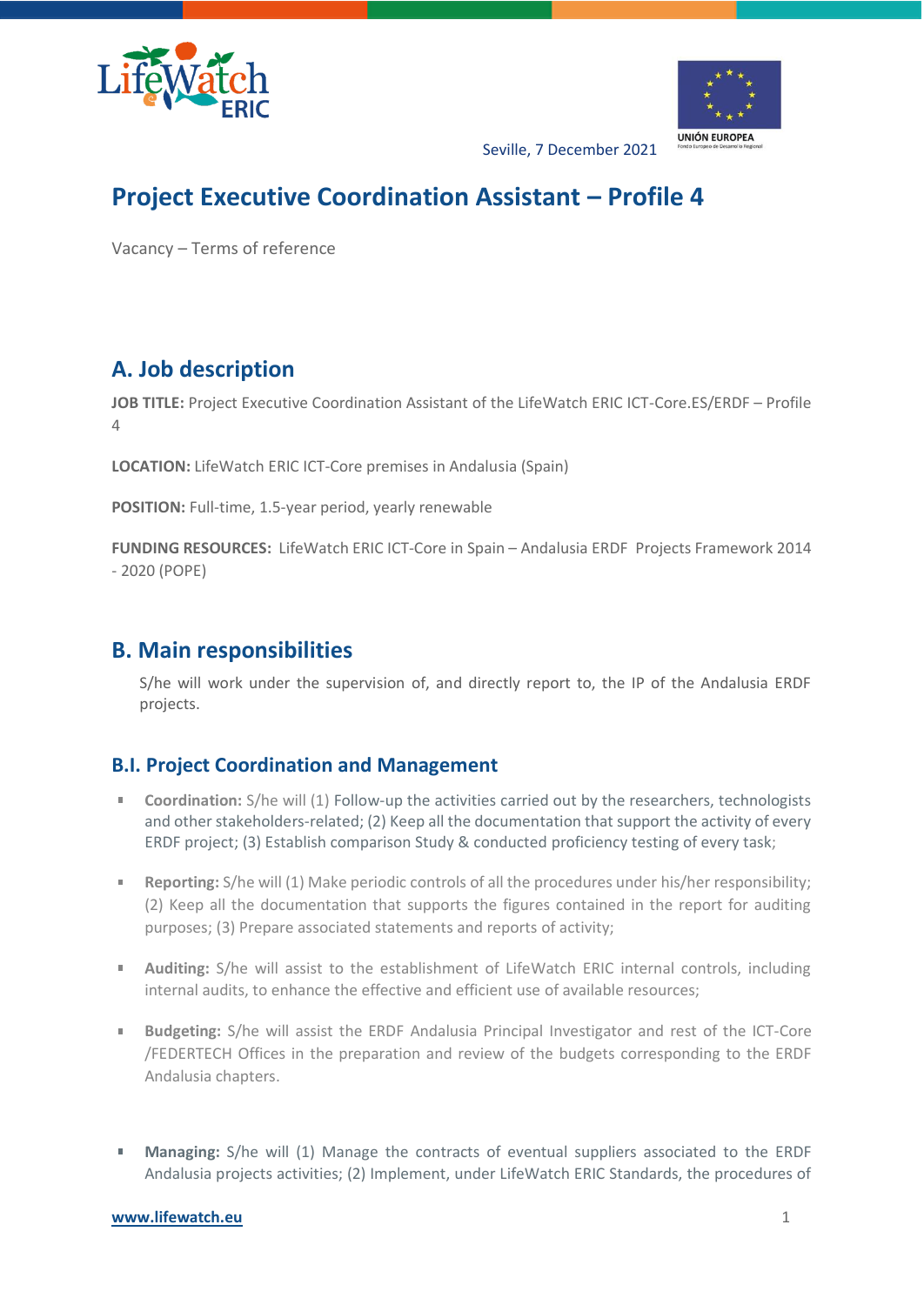



forecast, budget controlling and associated reports; (3) Make the specific conditions and related tasks for technical reports of procurement procedures.

- a co **Controlling:** S/he will (1) Establish processes to avoid cases of non-compliance; (2) Execute corrective actions according LifeWatch ERIC rules, if necessary; (3) Prepare associated statements and reports of activity.
- **Collaboration:** S/he will (1) Establish processes to increase the synergies among ERDF Projects of  $\mathbb{R}^{n\times n}$ LifeWatch ERIC; (2) Support to Communication and Marketing & Industrialization Departments to establish info and dissemination highlights.

### **C. The ideal candidate should meet the following requirements:**

- 1. Minimum qualification: Degree in Biology Sciences;
- 2. PhD in Ecology, and/or MSc Degree in Biodiversity and Ecological Conservation is highly desirable;
- 3. Accredited professional experience on coordination and management of environmental units of at least five years;
- 4. Excellent presentation and reporting skills, fluency in written and spoken Spanish (C2) (ERDF regulations compulsory issue, and ICT-FEDERTECH Offices premises hosted by Spain);
- 5. Advanced reporting skills, fluency in written and spoken English (C1), the working language of LifeWatch ERIC;
- 6. Knowledge in other EU languages is also desirable;
- 7. Experience in preparing reporting on quality standards;
- 8. Ability to work under tight deadlines with changing priorities, availability to occasionally work beyond office hours and on weekends as required;
- 9. Availability to travel abroad accompanying the Director of the ICT-FEDERTECH Offices, and the rest of the Office staff;
- 10. A high-standard work ethic.

#### **ASSETS**

- Proven experience on environmental administrative and project management initiatives;
- Accredited knowledge in coordination and management of environmental-related centres and units;